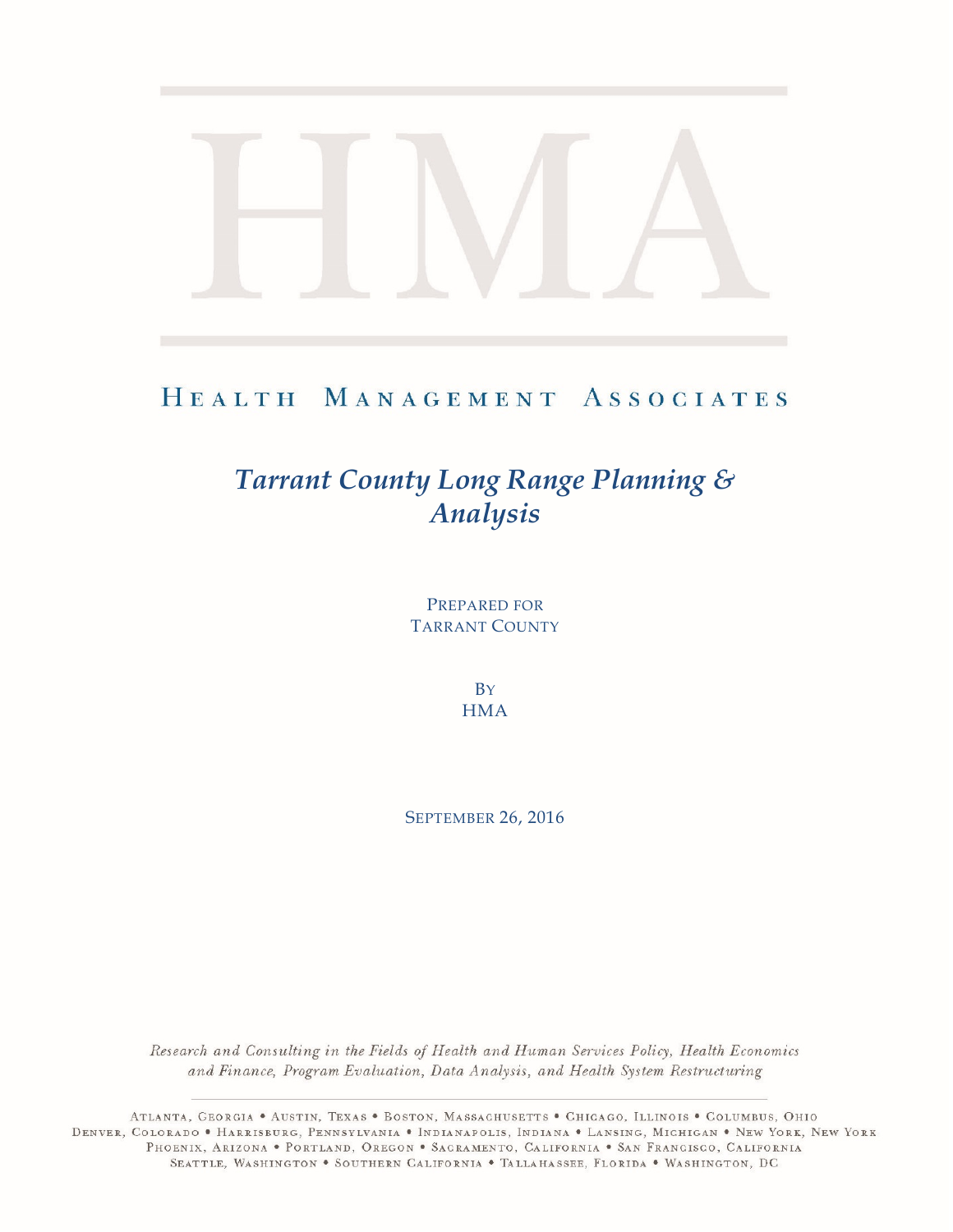#### **Table of Contents**

| $\label{eq:1} \textbf{Project\,Milestones}\, \textbf{.} \textbf{.} \textbf{.} \textbf{.} \textbf{.} \textbf{.} \textbf{.} \textbf{.} \textbf{.} \textbf{.} \textbf{.} \textbf{.} \textbf{.} \textbf{.} \textbf{.} \textbf{.} \textbf{.} \textbf{.} \textbf{.} \textbf{.} \textbf{.} \textbf{.} \textbf{.} \textbf{.} \textbf{.} \textbf{.} \textbf{.} \textbf{.} \textbf{.} \textbf{.} \textbf{.} \textbf{.} \textbf{.} \textbf$ |  |
|----------------------------------------------------------------------------------------------------------------------------------------------------------------------------------------------------------------------------------------------------------------------------------------------------------------------------------------------------------------------------------------------------------------------------------|--|
|                                                                                                                                                                                                                                                                                                                                                                                                                                  |  |
|                                                                                                                                                                                                                                                                                                                                                                                                                                  |  |
|                                                                                                                                                                                                                                                                                                                                                                                                                                  |  |
|                                                                                                                                                                                                                                                                                                                                                                                                                                  |  |
|                                                                                                                                                                                                                                                                                                                                                                                                                                  |  |
|                                                                                                                                                                                                                                                                                                                                                                                                                                  |  |
|                                                                                                                                                                                                                                                                                                                                                                                                                                  |  |
|                                                                                                                                                                                                                                                                                                                                                                                                                                  |  |
|                                                                                                                                                                                                                                                                                                                                                                                                                                  |  |
|                                                                                                                                                                                                                                                                                                                                                                                                                                  |  |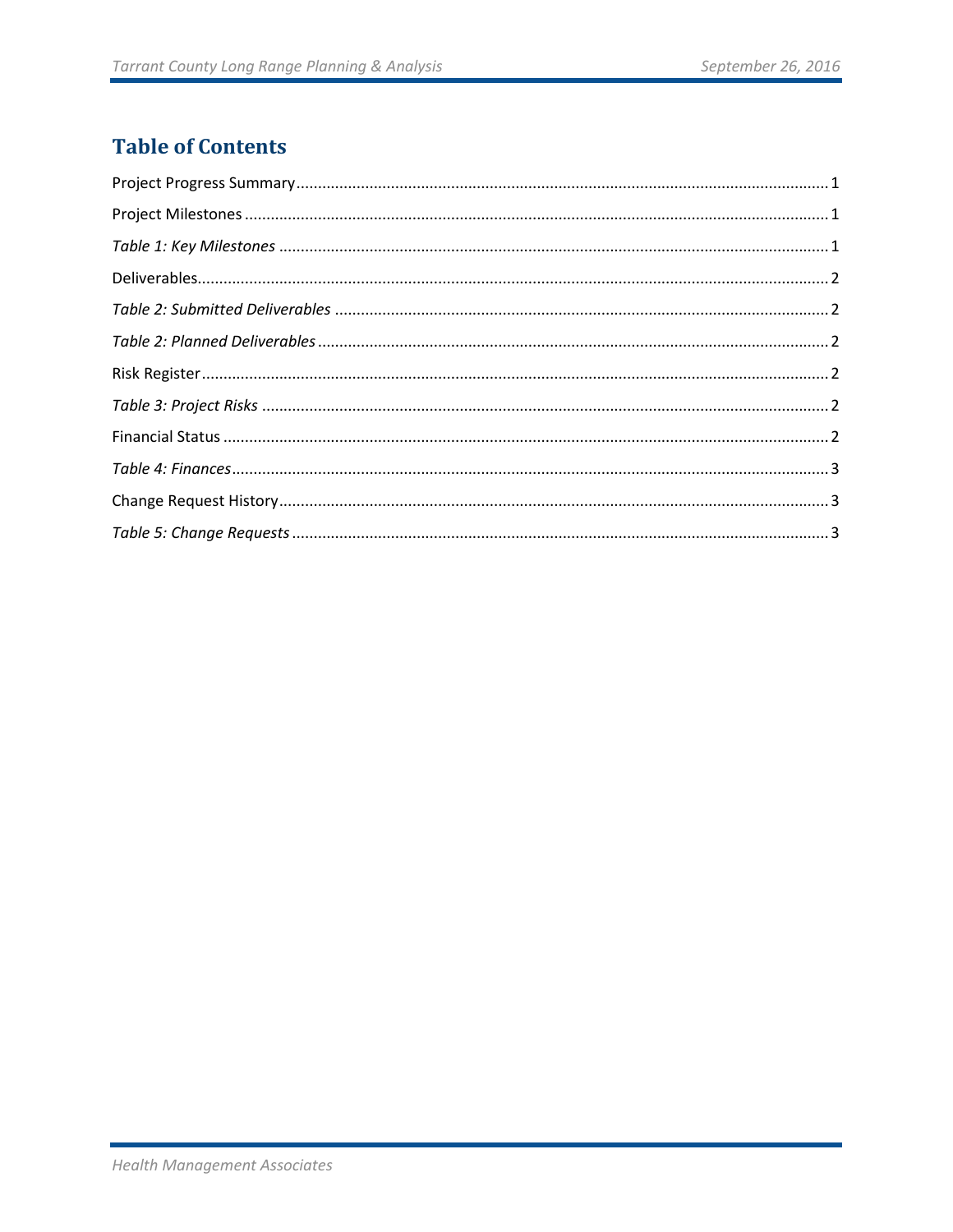#### <span id="page-2-0"></span>**Project Progress Summary**

The Tarrant County Long Range Planning & Analysis project kick-off meeting occurred on September 7th. Prior to that meeting, HMA staff met with JPS staff and toured the facility. HMA also began interviewing JPS staff at that time. Additional stakeholder interviews have been held throughout September. HMA also submitted the initial data request during September. Tasks planned for October include discussing the design of a public facing website, creating an agenda for the October JPS board meeting, and scheduling additional interviews with TCC and JPS identified stakeholders. At this time, no risks have been identified.

#### <span id="page-2-1"></span>**Project Milestones**

With the project just getting started, the milestones achieved to date are modest and shown below.

#### **# Title Planned completion date Previous forecasted completion date Current forecasted completion date Actual completion date** 1 Project Kick-Off meeting 9/7/16 9/7/16 9/7/16 9/7/16 2 | Data Request Submitted to JPS | 9/12/16 | 9/12/16 | 9/12/16 | 9/13/16 3 | Established SharePoint Site | 9/16/16 | 9/16/16 | 9/16/16 | 9/16/16 4 Submitted Stakeholder Interview List Draft to TCC & JPS for Review 9/23/16 9/23/16 9/23/16 9/21/16 5 Completed In-person Interviews with 4 TCC Commissioners and Judge W. 9/23/16 6 Completed in-person Interviews with JPS Board Members 9/23/16 6 | Began Review of Selected Finance Reports Ongoing 8 Conducted initial meeting to plan market assessment 9/23/16

#### <span id="page-2-2"></span>*Table 1: Key Milestones*

9 | Conducted initial meeting to plan

community forums and focus groups

9/23/16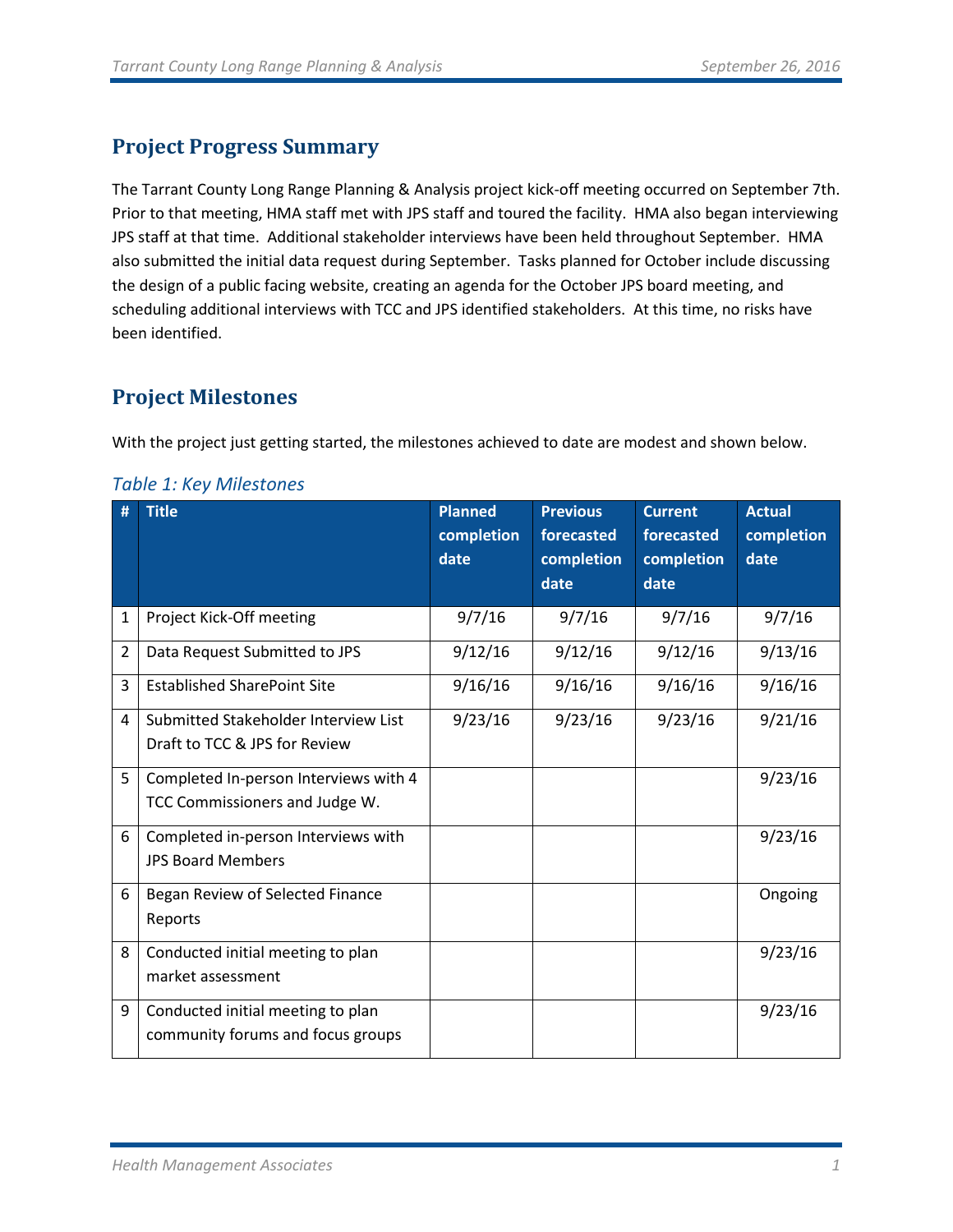#### <span id="page-3-0"></span>**Deliverables**

The following deliverables were submitted during the month:

<span id="page-3-1"></span>

|  | <b>Table 2: Submitted Deliverables</b> |  |  |
|--|----------------------------------------|--|--|
|  |                                        |  |  |

| <b>Deliverable</b>     | <b>Planned</b> | <b>Forecasted</b> | <b>Actual</b> | <b>Status</b> |
|------------------------|----------------|-------------------|---------------|---------------|
| Data request           | 9/12/16        | 9/12/16           | 9/13/16       |               |
| <b>SharePoint Site</b> | 9/16/16        | 9/16/16           | 9/16/16       |               |
|                        |                |                   |               |               |

The following deliverables are planned for the upcoming month:

#### <span id="page-3-2"></span>*Table 2: Planned Deliverables*

| <b>Deliverable</b>                                     | <b>Planned</b> | <b>Forecasted</b> | <b>Actual</b> | <b>Status</b> |
|--------------------------------------------------------|----------------|-------------------|---------------|---------------|
| <b>Public Facing Website</b>                           | 10/31/16       | 10/31/16          |               |               |
| Agenda for JPS Board Meeting                           | 10/10/16       | 10/10/16          |               |               |
| Additional Interview Schedules based<br>on Board Input | 10/15/16       | 10/15/16          |               |               |

#### <span id="page-3-3"></span>**Risk Register**

No risk to the project has been identified to date.

<span id="page-3-4"></span>

|  | Table 3: Project Risks |  |
|--|------------------------|--|
|  |                        |  |

| # | <b>Description</b> | <b>Mitigation plan</b><br>(what is being<br>done to prevent<br>the risk) | <b>Contingency</b><br>plan (what will<br>be done if the<br>risk occurs) | Likelihood<br>∣ of<br>occurring | <b>Potential</b><br>impact (dollar<br>/ schedule /<br>quality etc.) |
|---|--------------------|--------------------------------------------------------------------------|-------------------------------------------------------------------------|---------------------------------|---------------------------------------------------------------------|
|   |                    |                                                                          |                                                                         |                                 |                                                                     |

#### <span id="page-3-5"></span>**Financial Status**

To date, HMA has not submitted an invoice for any work performed. Going forward, the table below will summarize the financial position of the project.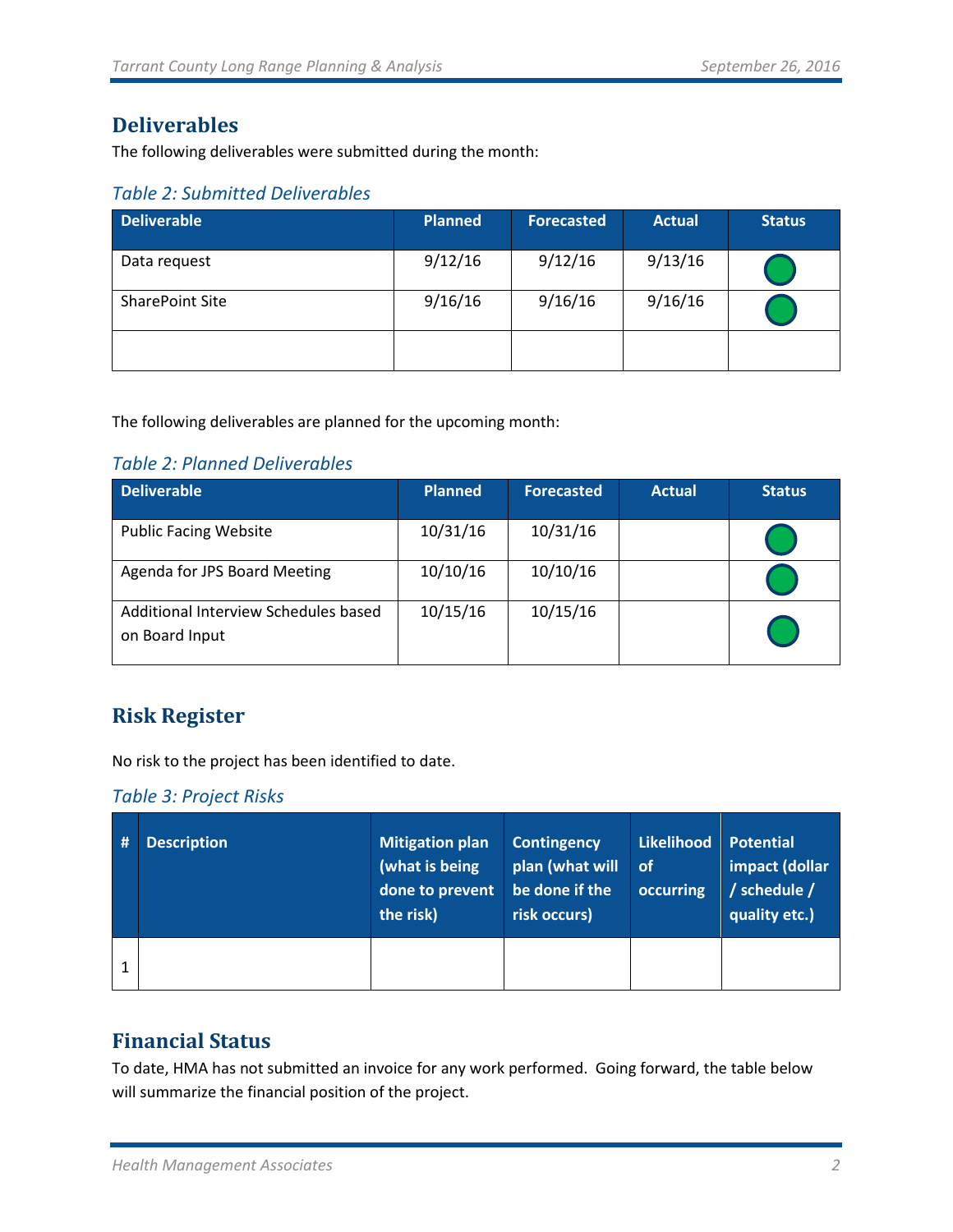#### <span id="page-4-0"></span>*Table 4: Finances*

| <b>INVOICED TO DATE</b>     |        |                              |           |
|-----------------------------|--------|------------------------------|-----------|
| Last month                  | \$     | $\qquad \qquad \blacksquare$ |           |
| Project to date             | \$     |                              |           |
| Client paid to date         | c      | $\overline{\phantom{0}}$     |           |
| <b>OVERDUE INVOICES</b>     |        |                              |           |
| Invoice no.                 | Amount |                              | Date Sent |
|                             |        |                              |           |
| <b>TOTAL CONTRACT VALUE</b> |        |                              |           |
| Planned total               | \$     | 655,532.00                   |           |
| Agreed changes              | \$     |                              |           |
| Forecasted total            | c      | 655,532.00                   |           |

## <span id="page-4-1"></span>**Change Request History**

No changes to the scope of work or deliverables have been requested by TCC.

#### <span id="page-4-2"></span>*Table 5: Change Requests*

|  |  | # Title   \$ amount   Schedule change (if any)   Status (in review, agreed, withdrawn)   Comments |  |
|--|--|---------------------------------------------------------------------------------------------------|--|
|  |  |                                                                                                   |  |